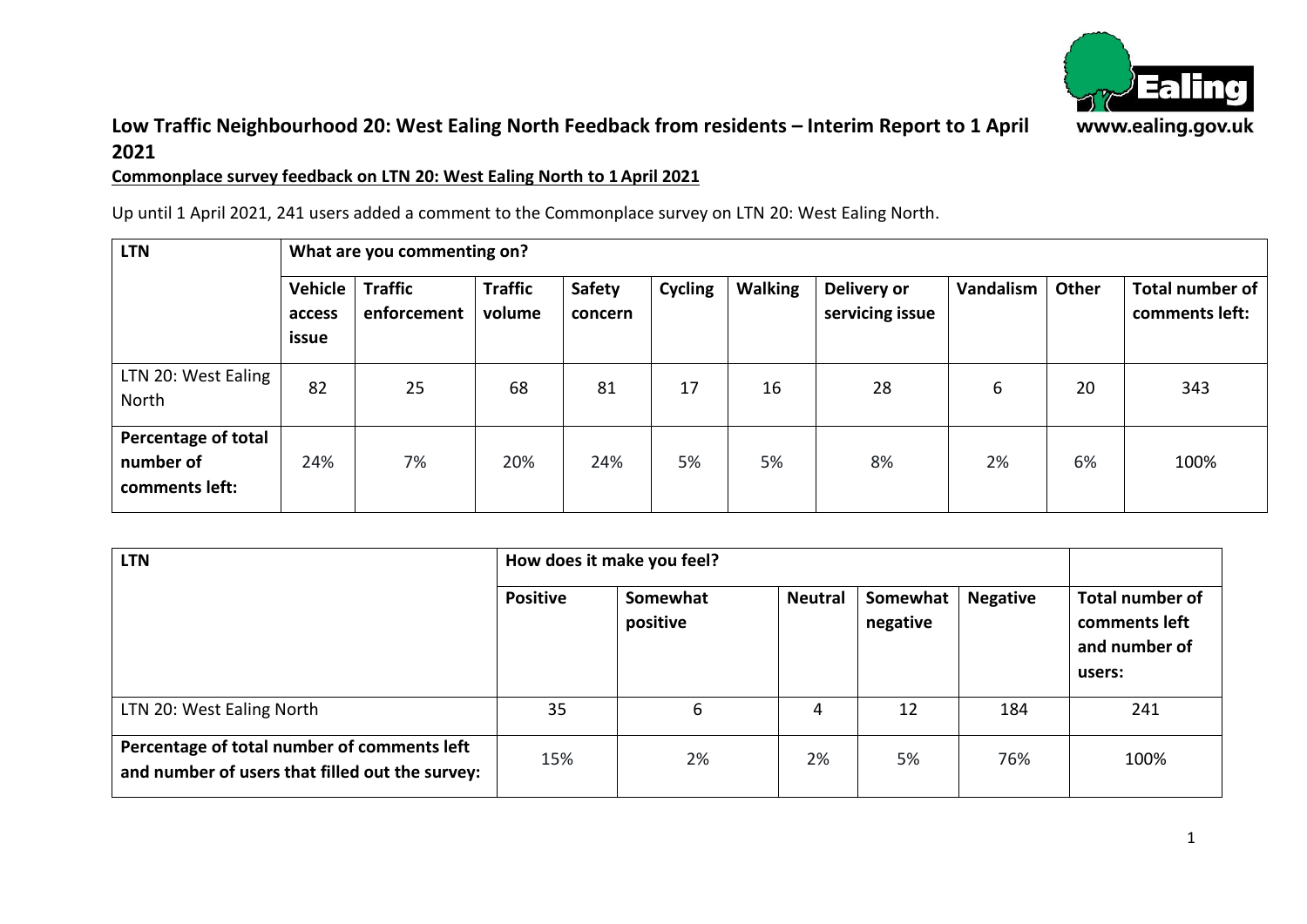

| Why do you feel this way?        | <b>Number of comments</b> | Percentage of total number of comments left |
|----------------------------------|---------------------------|---------------------------------------------|
| Not pedestrian friendly          | 28                        | 3%                                          |
| Pedestrian friendly              | 22                        | 2%                                          |
| Pleasant                         | 27                        | 3%                                          |
| Polluted                         | 65                        | 7%                                          |
| Well lit                         | $\mathbf 0$               | 0%                                          |
| Poorly lit                       | 12                        | 1%                                          |
| Cycle friendly                   | 28                        | 3%                                          |
| Increased road safety            | 25                        | 3%                                          |
| Personal safety concern          | 51                        | 6%                                          |
| Delivery or servicing issue      | 41                        | 4%                                          |
| Shorter journey                  | $\mathbf{1}$              | 0%                                          |
| Longer journey                   | 112                       | 12%                                         |
| Driver behaviour                 | 44                        | 5%                                          |
| Traffic enforcement issue        | 21                        | 2%                                          |
| Have to take a different route   | 90                        | 10%                                         |
| Traffic increase                 | 94                        | 10%                                         |
| Traffic decrease                 | 26                        | 3%                                          |
| <b>Emergency services access</b> | 51                        | 6%                                          |
| Vandalism                        | 9                         | 1%                                          |
| Less pollution                   | 24                        | 3%                                          |
| Decreased road safety            | 84                        | 9%                                          |
| Not cycle friendly               | 21                        | 2%                                          |
| Other                            | 45                        | 5%                                          |
| Total:                           | 921                       | 100%                                        |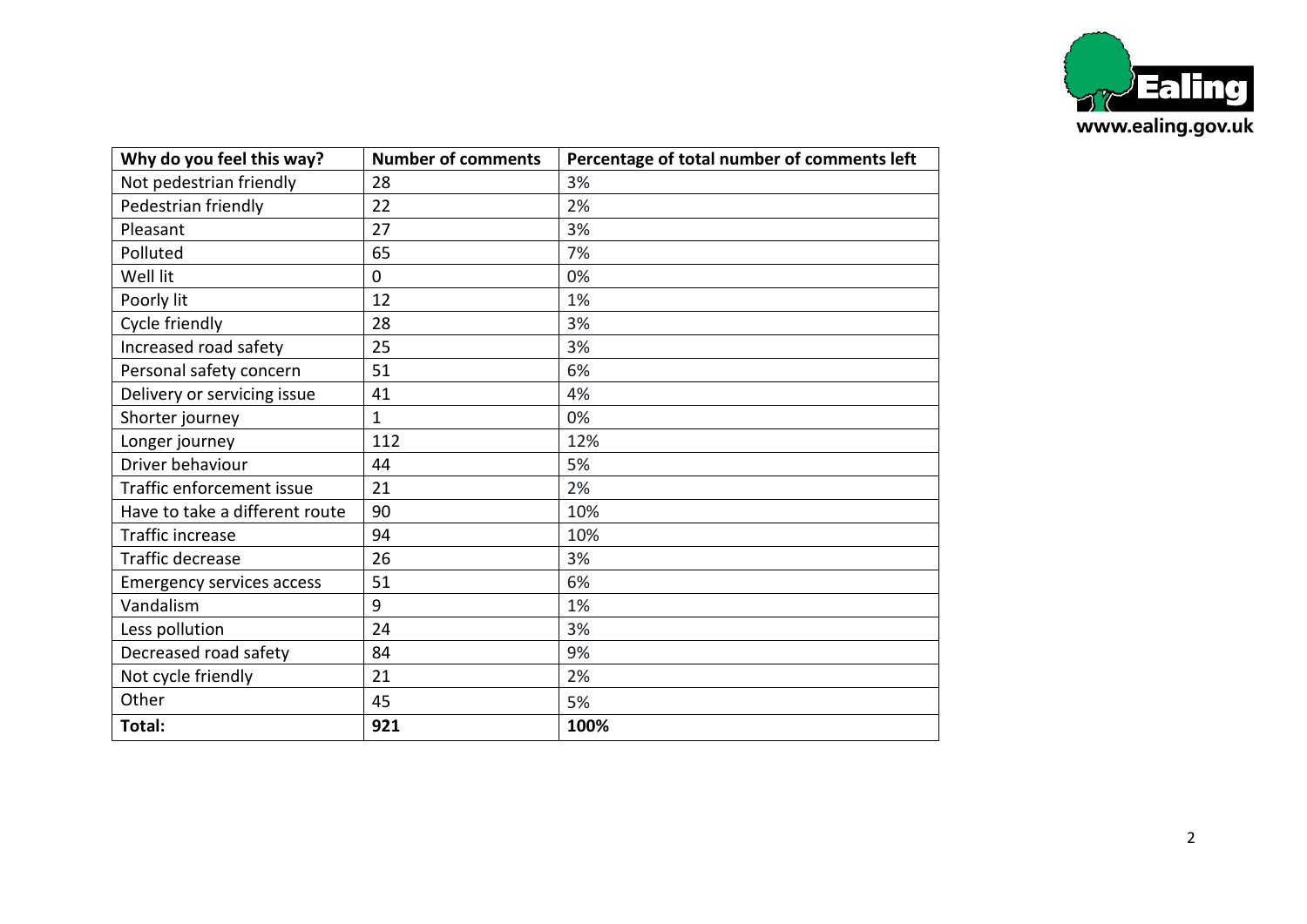

| How could we make it better?            | <b>Number of comments</b> | Percentage of total number of comments left |
|-----------------------------------------|---------------------------|---------------------------------------------|
| Increase enforcement                    | 18                        | 4%                                          |
| Slow down traffic                       | 8                         | 2%                                          |
| Add crossings                           | 5                         | 1%                                          |
| More cycle lanes                        | 8                         | 2%                                          |
| Install guardrail or bollard to footway | $\mathbf{1}$              | 0%                                          |
| Trim bushes or trees                    | 6                         | 1%                                          |
| Safer junction                          | 15                        | 4%                                          |
| Fewer signs                             | 1                         | 0%                                          |
| More facilities for disabled            | 7                         | 2%                                          |
| Remove traffic filter                   | 114                       | 28%                                         |
| More signs                              | 24                        | 6%                                          |
| Relocate traffic filter                 | 23                        | 6%                                          |
| Better access for emergency services    | 24                        | 6%                                          |
| Improve road safety                     | 13                        | 3%                                          |
| Remove parking                          | 6                         | 1%                                          |
| Add parking                             | 4                         | 1%                                          |
| Add cycle parking                       | 3                         | 1%                                          |
| <b>Better lighting</b>                  | 10                        | 2%                                          |
| Stop vandalism                          | 13                        | 3%                                          |
| Stop driving on footway                 | 10                        | 2%                                          |
| Other                                   | 95                        | 23%                                         |
| Total:                                  | 408                       | 100%                                        |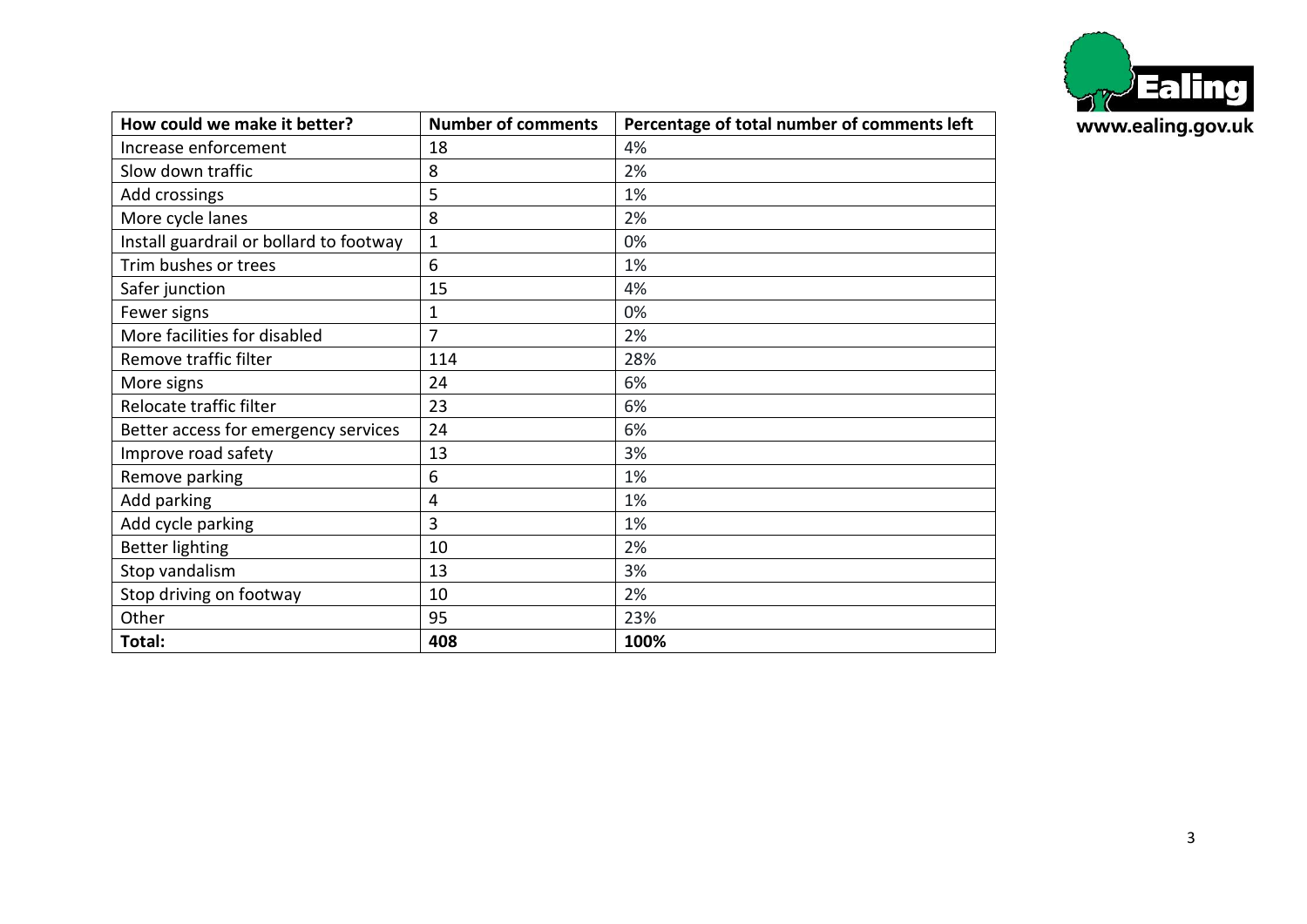

# **Summary of emails sent to [TrafficNotices@ealing.gov.uk](mailto:TrafficNotices@ealing.gov.uk) inbox on LTN 20: West Ealing North to 1 April 2021**

71 emails from individuals regarding LTN 20 were sent to the **[TrafficNotices@ealing.gov.uk](mailto:TrafficNotices@ealing.gov.uk)** email address up until 1 April 2021.

| <b>Email content categories:</b>                                             | <b>Total Number</b> | Percentage |
|------------------------------------------------------------------------------|---------------------|------------|
| <b>TOTAL (1 for each email for tally)</b>                                    | 71                  | 100.00%    |
| General dislike                                                              | 50                  | 70.42%     |
| Congestion on main / boundary roads                                          | 33                  | 46.48%     |
| Poor air quality / air pollution is worse (PM / NOx etc excluding CO2)       | 31                  | 43.66%     |
| Longer journeys                                                              | 28                  | 39.44%     |
| OVERALL REDUCTION IN ROAD / PERSONAL SAFETY                                  | 17                  | 23.94%     |
| No / poor consultation                                                       | 17                  | 23.94%     |
| General support                                                              | 16                  | 22.54%     |
| Congestion causing delayed emergency response                                | 16                  | 22.54%     |
| LTN measures unnecessary - insufficient traffic / rat running                | 15                  | 21.13%     |
| Other general improvement (1 if yes)                                         | 11                  | 15.49%     |
| Emergency service access to LTN is obstructed                                | 10                  | 14.08%     |
| Reduction in pedestrian safety                                               | 10                  | 14.08%     |
| Reduction in cycle safety                                                    | 10                  | 14.08%     |
| Mental health impact - causes stress, anxiety or confusion etc               | 10                  | 14.08%     |
| Congestion / more traffic on LTN roads                                       | 10                  | 14.08%     |
| Worse for Covid-19 mitigation / not relevant to Covid-19                     | 9                   | 12.68%     |
| Poor highway behaviour (highway code)                                        | 8                   | 11.27%     |
| Increase in bus journey times                                                | 8                   | 11.27%     |
| Vehicles breaching LTN restrictions                                          | 7                   | 9.86%      |
| Detrimental / disproportionate impact against residents living on main roads | 7                   | 9.86%      |
| Detrimental / disproportionate impact on the disabled                        | 7                   | 9.86%      |
| Deliveries are delayed / impaired                                            | $\overline{7}$      | 9.86%      |
| Negative community impact                                                    | 7                   | 9.86%      |
| Narrow / unsuitable roads?                                                   | 7                   | 9.86%      |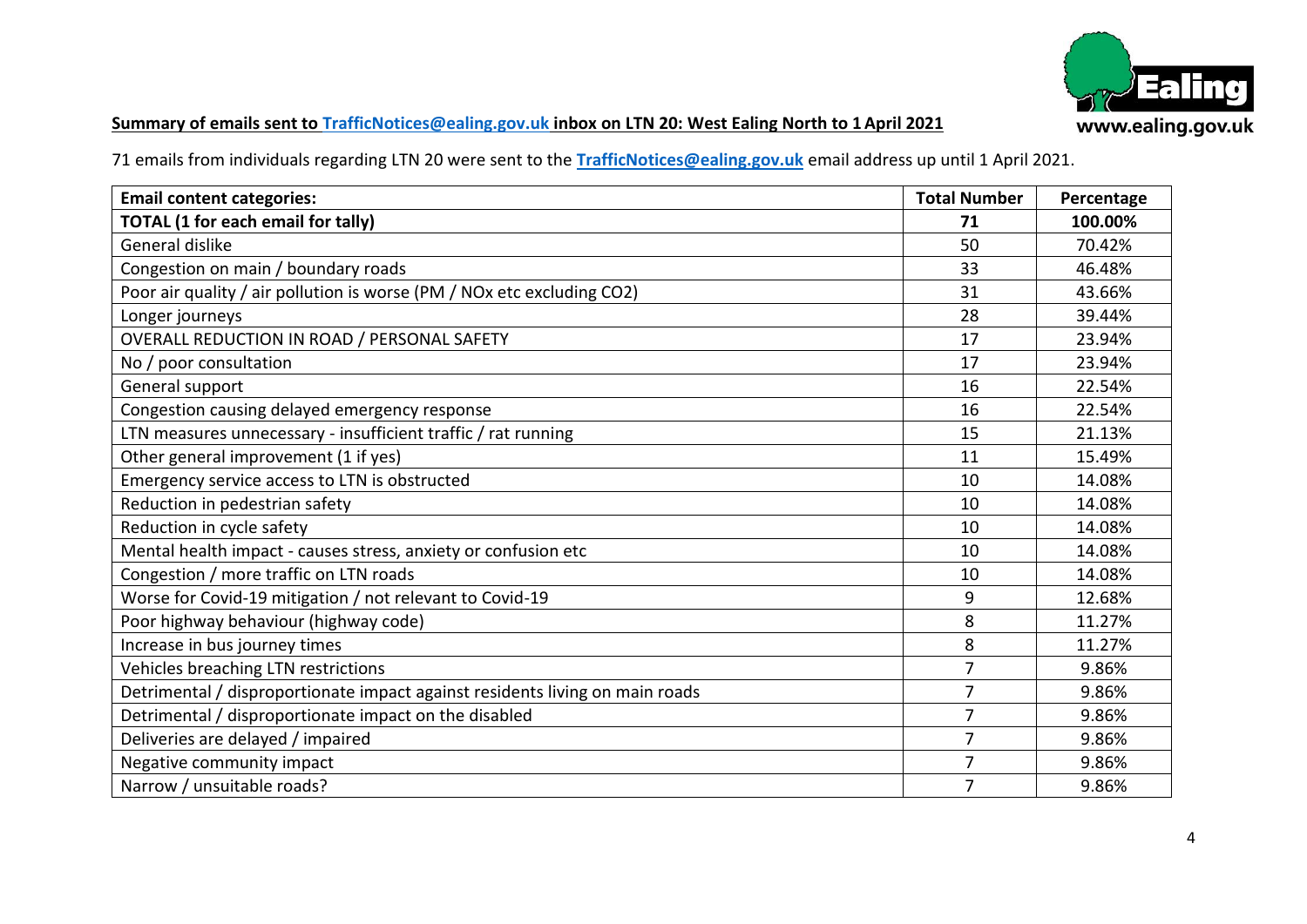

| <b>Email content categories:</b>                                                | <b>Total Number</b> | Percentage |
|---------------------------------------------------------------------------------|---------------------|------------|
| Business loss owing to reduced customer access.                                 | 7                   | 9.86%      |
| Lack of existing evidence / data                                                | 7                   | 9.86%      |
| Increase in noise pollution                                                     | 5                   | 7.04%      |
| Reduction in vehicle safety                                                     | 5                   | 7.04%      |
| Refuse / service access is poor                                                 | 5                   | 7.04%      |
| Taxi' / 'Cab' / 'Uber' use impaired                                             | 5                   | 7.04%      |
| Cause rat running elsewhere                                                     | 5                   | 7.04%      |
| Other (1 if yes)                                                                | 5                   | 7.04%      |
| Requires more / improved signage                                                | 5                   | 7.04%      |
| <b>OVERALL SAFETY IMPROVEMENT</b>                                               | 5                   | 7.04%      |
| Detrimental / disproportionate impact on the elderly                            | 4                   | 5.63%      |
| Need car for work purposes (commuting - not within LTN)                         | 4                   | 5.63%      |
| Asking for LTN specific changes (numeric)                                       | 4                   | 5.63%      |
| Reduction in traffic noise                                                      | 4                   | 5.63%      |
| Support owing to climate change                                                 | 4                   | 5.63%      |
| Increase in walking / cycling                                                   | 4                   | 5.63%      |
| Greater carbon emissions (CO2 or fuel consumption)                              | 3                   | 4.23%      |
| Increase in speeding                                                            | 3                   | 4.23%      |
| Detrimental / disproportionate impact on parents or children                    | 3                   | 4.23%      |
| Negative impact on crime / personal safety                                      | 3                   | 4.23%      |
| Business loss / delays due to vehicle requirement within LTN (including carers) | 3                   | 4.23%      |
| Requesting further / improved information on scheme                             | 3                   | 4.23%      |
| Reduction in traffic & rat running                                              | 3                   | 4.23%      |
| Better for cyclists                                                             | 3                   | 4.23%      |
| Improved quality of life / calmer                                               | 3                   | 4.23%      |
| Vandalism of LTN measures                                                       | $\overline{2}$      | 2.82%      |
| Problems with the review process / data gathering                               | $\overline{2}$      | 2.82%      |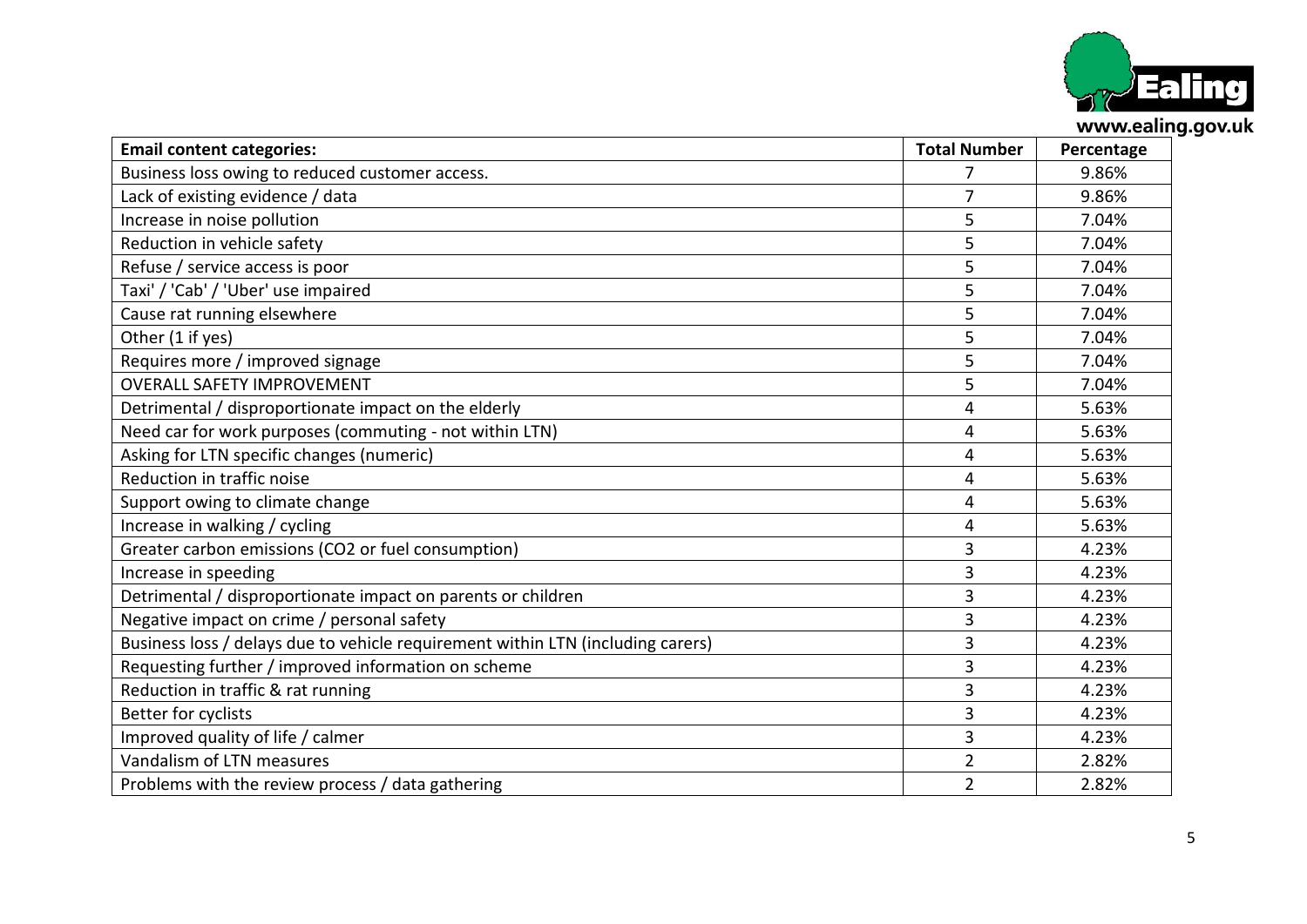

| <b>Email content categories:</b>                                                                    | <b>Total Number</b> | Percentage |
|-----------------------------------------------------------------------------------------------------|---------------------|------------|
| Sat Nav systems need updating                                                                       |                     | 2.82%      |
| Reduction in air pollution                                                                          |                     | 2.82%      |
| Safer streets                                                                                       |                     | 2.82%      |
| General support for getting more people walking and cycling / air quality improvements but not LTNs |                     | 2.82%      |
| Other positive (numeric)                                                                            |                     | 2.82%      |
| Reduced / restricted parking                                                                        |                     | 1.41%      |
| Better for children / schools                                                                       |                     | 1.41%      |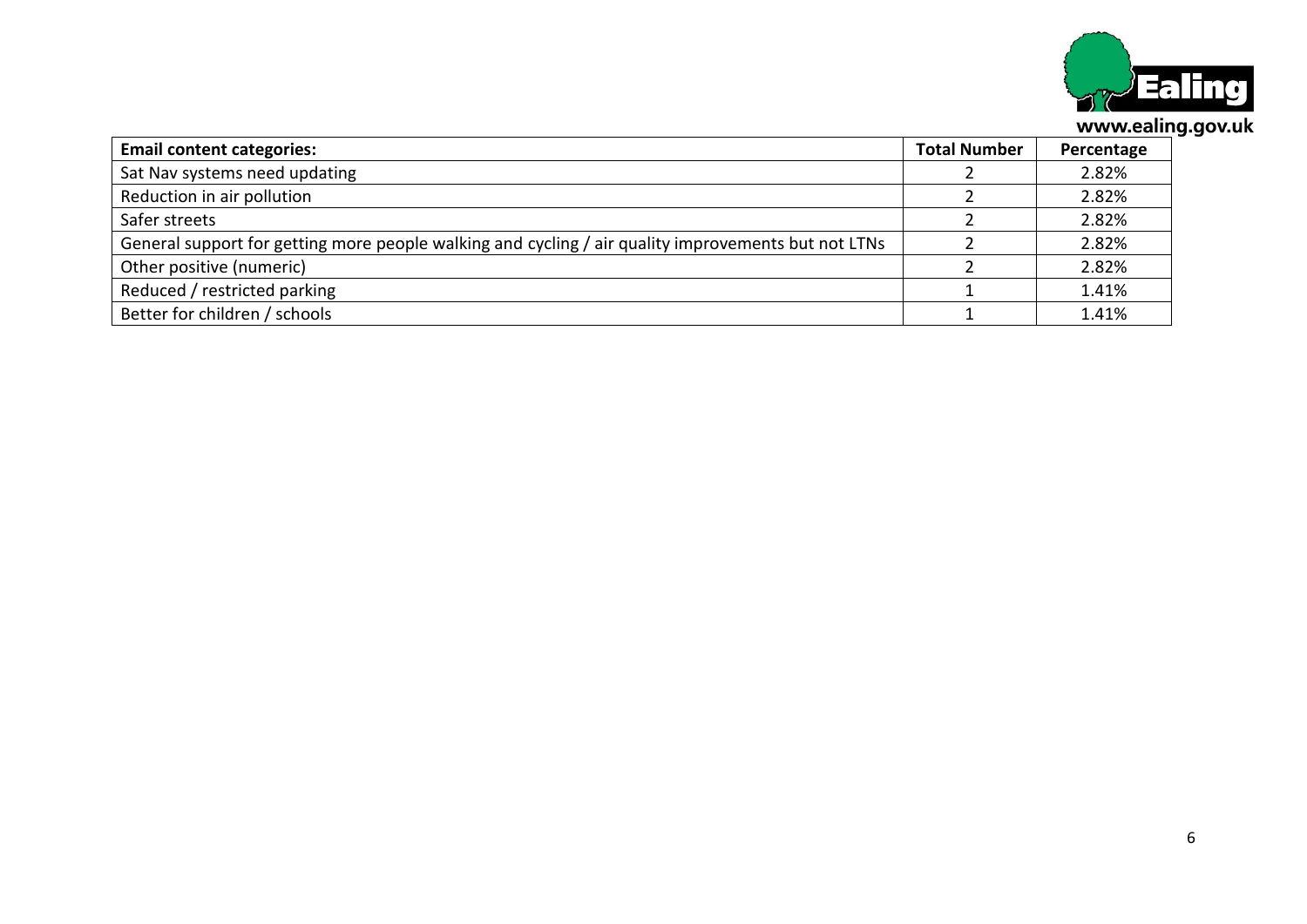

#### **Summary of emails sent to [COVIDtransport@ealing.gov.uk](mailto:COVIDtransport@ealing.gov.uk) inbox on LTN 20: West Ealing North to 1 April 2021**

12 emails from individuals regarding LTN 20 were sent to the **[COVIDtransport@ealing.gov.uk](mailto:COVIDtransport@ealing.gov.uk)** email address up until 1 April 2021.

| <b>Email content categories:</b>                                       | <b>Total Number</b> | Percentage |
|------------------------------------------------------------------------|---------------------|------------|
| <b>TOTAL (1 for each email for tally)</b>                              | 12                  | 100.00%    |
| General dislike                                                        | 10                  | 83.33%     |
| Poor air quality / air pollution is worse (PM / NOx etc excluding CO2) | 8                   | 66.67%     |
| Congestion on main / boundary roads                                    | 7                   | 58.33%     |
| Congestion / more traffic on LTN roads                                 | $\overline{7}$      | 58.33%     |
| Narrow / unsuitable roads?                                             | 5                   | 41.67%     |
| Asking for LTN specific changes (numeric)                              | 5                   | 41.67%     |
| Poor highway behaviour (highway code)                                  | 4                   | 33.33%     |
| Longer journeys                                                        | 4                   | 33.33%     |
| No / poor consultation                                                 | 4                   | 33.33%     |
| Worse for Covid-19 mitigation / not relevant to Covid-19               | 4                   | 33.33%     |
| Other (1 if yes)                                                       | 4                   | 33.33%     |
| Requires more / improved signage                                       | 4                   | 33.33%     |
| Other general improvement (1 if yes)                                   | 4                   | 33.33%     |
| Congestion causing delayed emergency response                          | 3                   | 25.00%     |
| Reduction in pedestrian safety                                         | 3                   | 25.00%     |
| Vehicles breaching LTN restrictions                                    | 3                   | 25.00%     |
| Deliveries are delayed / impaired                                      | 3                   | 25.00%     |
| Negative community impact                                              | 3                   | 25.00%     |
| LTN measures unnecessary - insufficient traffic / rat running          | 3                   | 25.00%     |
| General support                                                        | $\overline{2}$      | 16.67%     |
| Emergency service access to LTN is obstructed                          | $\overline{2}$      | 16.67%     |
| Increase in noise pollution                                            | $\overline{2}$      | 16.67%     |
| Reduction in cycle safety                                              | $\overline{2}$      | 16.67%     |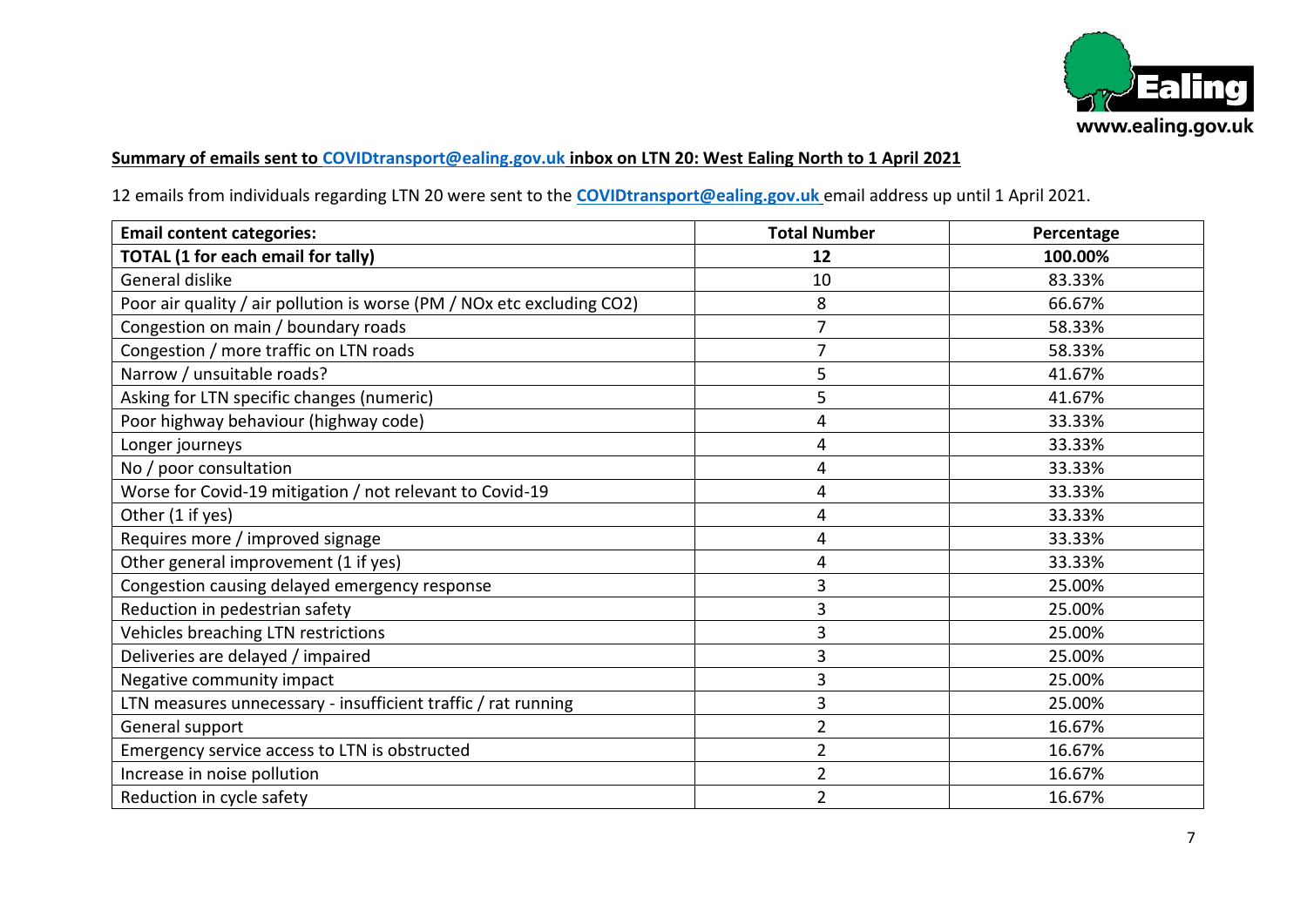

| <b>Email content categories:</b>                                        | <b>Total Number</b> | Percentage |
|-------------------------------------------------------------------------|---------------------|------------|
| Detrimental / disproportionate impact on the disabled                   | $\overline{2}$      | 16.67%     |
| Mental health impact - causes stress, anxiety, or confusion etc         | $\overline{2}$      | 16.67%     |
| Business loss / delays due to vehicle requirement within LTN (including | $\overline{2}$      | 16.67%     |
| carers)                                                                 |                     |            |
| Business loss owing to reduced customer access.                         | $\overline{2}$      | 16.67%     |
| Need car for work purposes (commuting - not within LTN)                 | $\overline{2}$      | 16.67%     |
| Lack of existing evidence/data                                          | $\overline{2}$      | 16.67%     |
| Problems with the review process / data gathering                       | $\overline{2}$      | 16.67%     |
| Greater carbon emissions (CO2 or fuel consumption)                      | $\mathbf 1$         | 8.33%      |
| Reduction in vehicle safety                                             | $\mathbf{1}$        | 8.33%      |
| Increase in speeding                                                    | $\mathbf 1$         | 8.33%      |
| Detrimental / disproportionate impact against less affluent households  | $\mathbf{1}$        | 8.33%      |
| living on main roads                                                    |                     |            |
| Detrimental / disproportionate impact on the elderly                    | $\mathbf{1}$        | 8.33%      |
| Detrimental / disproportionate impact on parents or children            | $\mathbf 1$         | 8.33%      |
| Reduced / restricted parking                                            | $\mathbf{1}$        | 8.33%      |
| Refuse / service access is poor                                         | $\mathbf{1}$        | 8.33%      |
| Taxi' / 'Cab' / 'Uber' use impaired                                     | 1                   | 8.33%      |
| Increase in bus journey times                                           | $\mathbf{1}$        | 8.33%      |
| Cause rat running elsewhere                                             | $\mathbf{1}$        | 8.33%      |
| Sat Nav updates required                                                | 1                   | 8.33%      |
| Requesting further / improved information on scheme                     | $\mathbf{1}$        | 8.33%      |
| Reduction in traffic & rat running                                      | $\mathbf{1}$        | 8.33%      |
| Reduction in traffic noise                                              | $\mathbf{1}$        | 8.33%      |
| Reduction in air pollution                                              | $\mathbf{1}$        | 8.33%      |
| Support owing to climate change                                         | $\mathbf{1}$        | 8.33%      |
| Increase in walking / cycling                                           | $\mathbf{1}$        | 8.33%      |